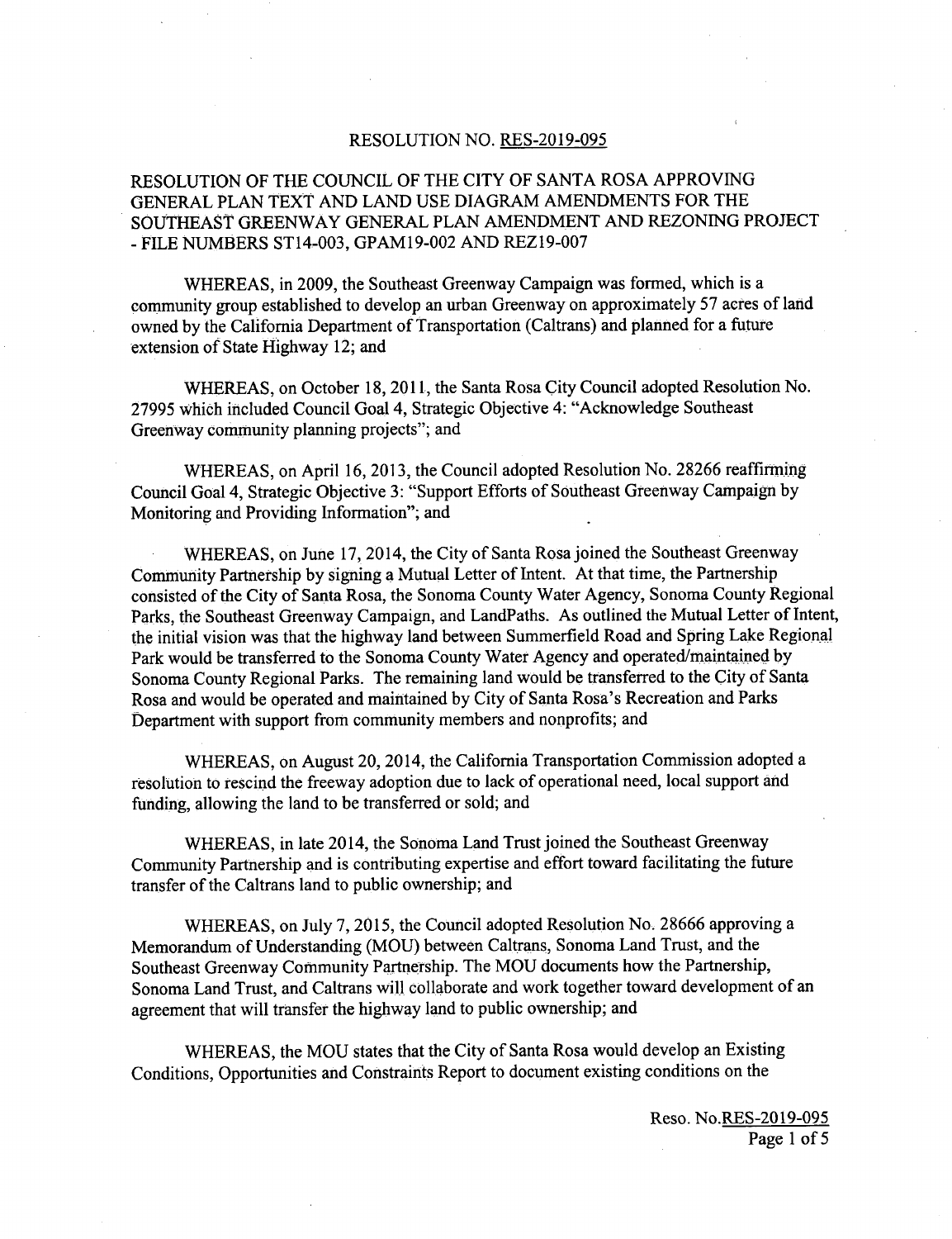property and opportunities and constraints resulting from existing adopted plans. This report was completed and presented to the City Council on October 6, 2015; and

WHEREAS, on October 6, 2015, the Council considered the information contained in the Existing Conditions, Opportunities and Constraints Report and adopted Resolution No. 28696, initiating <sup>a</sup> General Plan Amendment and Rezoning of the site, along with development of an Environmental Impact Report (EIR); and

WHEREAS, on June 14, 2016, the Council approved a Professional Services Agreement with PlaceWorks, Inc. for preparation of the General Plan Amendment, Rezoning, and EIR for the 57-acre site, and

WHEREAS, on August 6, 2016, the first community workshop was held, with participants envisioning desired uses on the site; and

WHEREAS, on October 8, 2016, the second community workshop was held for participants to consider and provide feedback regarding draft guiding principles and three land use and circulation alternatives; and

WHEREAS, on November 1, 2016, a joint meeting of the Planning Commission and City Council was held to review the draft guiding principles, land use and circulation concept alternatives, and results from the public outreach effort. At the meeting, the Council and Commission directed staff to create <sup>a</sup> single draft land use and circulation concept alternative; and

WHEREAS, on March 28, 2017, a second joint meeting of the Planning Commission and City Council was held to receive feedback on the single preferred land use and circulation alternative and proposed General Plan amendment; and

WHEREAS, on April 24, 2017, a Notice of Preparation (NOP) of an Environmental Impact Report was mailed to properties within 500 feet of the project area, and was distributed for a 30- day public review period, ending on May 23, 2017, to State agencies and other local and regional agencies, departments and individuals that requested notification; and

WHEREAS, on May 15, 2017, a Scoping Meeting was held at the Bennett Valley Senior Center to gather comments and guidance on the scope and content of the EIR from the community, interested public agencies, and organizations; and

WHEREAS, a notice of availability of the 2017 Draft EIR was provided and the 2017 Draft EIR was made available to the public for review and comment for a period of 45 days beginning on August 21, 2017 and ending on October 4, 2017; and

WHEREAS, on September 14, 2017 the Planning Commission held a noticed public hearing regarding the Southeast Greenway General Plan Amendment and Rezoning project Project) and 2017 Draft EIR at which time all persons wishing to be heard were invited to speak or submit written comment; and

> Reso. No. RES-2019-095 Page 2 of <sup>5</sup>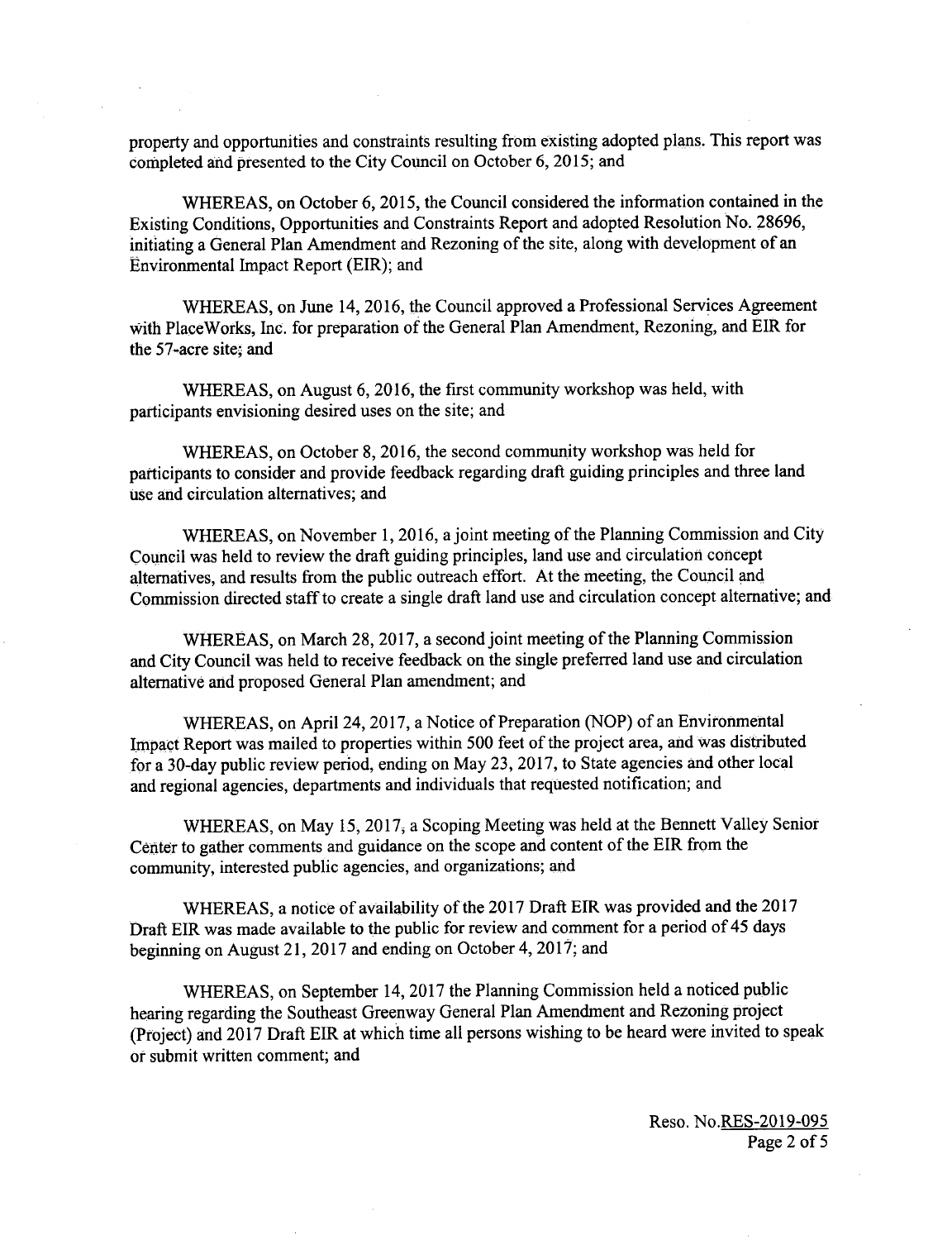WHEREAS, during the public review period for the 2017 Draft EIR, the City received public comments requesting additional traffic analysis to address future conditions without the Farmers Lane Extension (if the roadway extension is not completed prior to the Southeast Greenway project). Following the October 4, 2017 closing of the public review period, staff and the consultant team began work on preparing the additional traffic analysis; and

WHEREAS, on October 8, 2017, and continuing for days thereafter, a series of wildfires burned over 90,000 acres in Sonoma County and damaged or destroyed approximately 3, 000 homes and 100 commercial structures within the City of Santa Rosa. Due to the impact on City staff resources related to the fires, as well as staff's work on the Council's existing priorities, most notably implementation of the City's Housing Action Plan, work on the Southeast Greenway project was put on hold; and

WHEREAS, in November 2018, with much of the policy work related to the wildfires complete and significant progress made towards the Housing Action Plan initiatives, staff redirected time toward completion of the Project, and finalization of the updated traffic analysis; and

WHEREAS, a Revised Draft Environmental Impact Report ( Revised Draft EIR) was prepared and sent to the State Clearinghouse for review by State agencies. The Revised Draft EIR was prepared to evaluate a new traffic scenario and any subsequent residual impacts in response to written and verbal comments made. during the 45- day public review period for the 2017 Draft EIR. The written and verbal comments requested that additional traffic analysis be conducted to address potential impacts should the Southeast Greenway project be constructed prior to the extension of Farmers Lane. In compliance with Section 15088.5(f) of the CEQA Guidelines, the Draft EIR was revised to include the new traffic scenario and changes to the traffic noise evaluation; and

WHEREAS, a notice of availability of the Revised Draft EIR was provided and the Revised Draft EIR was made available to the public for review and comment for a period of 45 days beginning on January 28, 2019 and ending on March 13, 2019; and

WHEREAS, on February 14, 2019 the Planning Commission held a noticed public hearing regarding the Revised Draft EIR at which time all persons wishing to be heard were invited to speak or submit written comment; and

WHEREAS, on May 23, 2019 at a public meeting of the Planning Commission, the Commission considered General Plan and Zoning Code Amendments and proposed Rezoning for the 57-acre property located along the right-of-way owned by Caltrans in southeast Santa Rosa, between Farmers Lane/Highway 12 and Spring Lake Regional Park and adopted Planning Commission Resolution No. 11963 recommending approval to the City Council of <sup>a</sup> General Plan Amendment for the Southeast Greenway General Plan Amendment and Rezoning Project; and

WHEREAS, adoption of the Southeast Greenway General Plan text and Land Use Diagram amendments will further General Plan land use, transportation and open space goals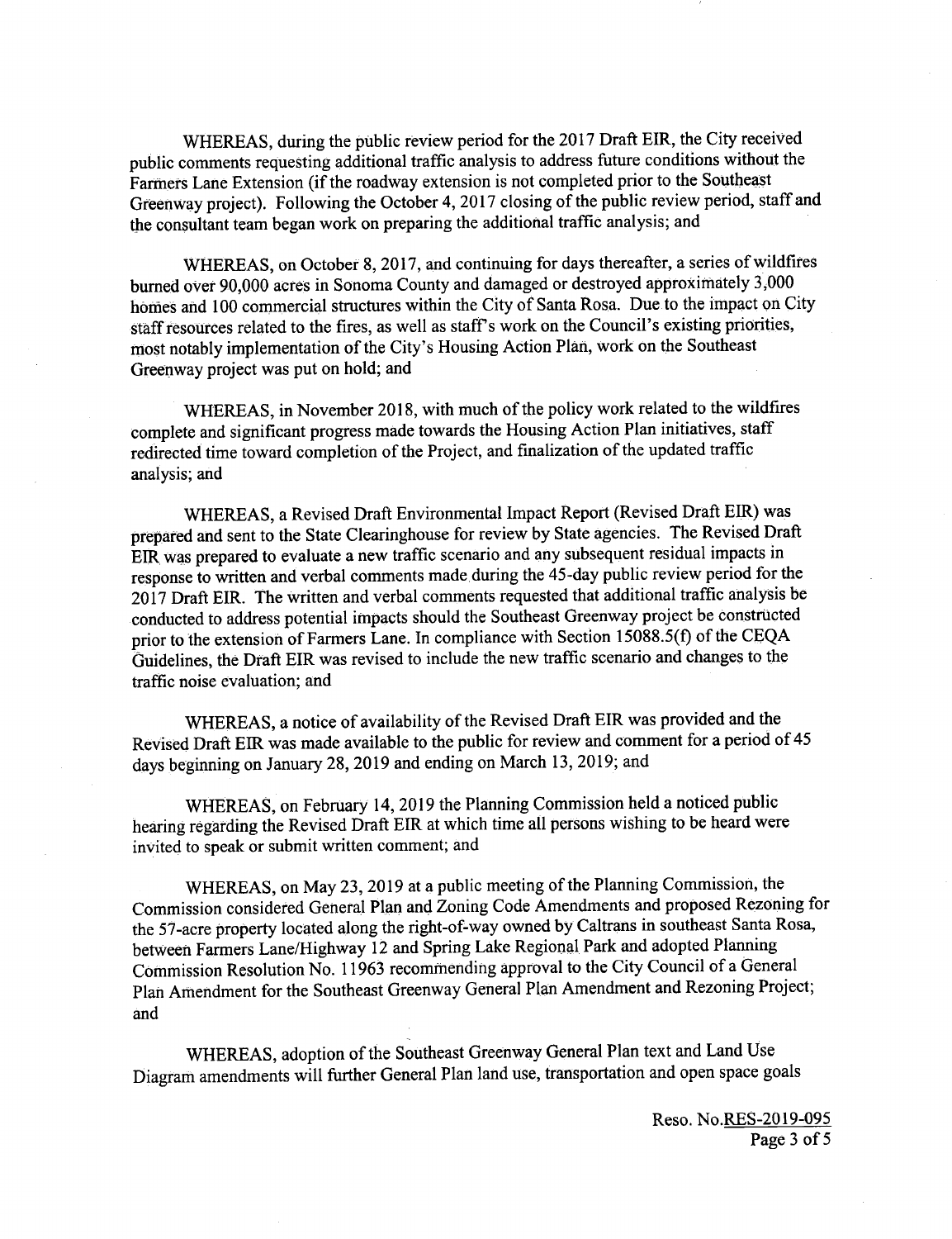and objectives that support intensification of land uses around public services, improved multimodal connectivity and circulation, and enhancement of the physical environment; and

WHEREAS, changes to the General Plan's Land Use Diagram, text and figures are proposed in order to provide land use designations, goals and policies, based on input from the public, the Planning Commission and the City Council, for the 57-acre area in southeast Santa Rosa that spans a 1. 9- mile linear path from Farmers Lane/ Highway 12 to Spring Lake Regional Park, which is currently owned by Caltrans and was the former location of an extension of Highway 12, and such changes are set forth in Exhibits "A" attached to this resolution and made part hereof, and

WHEREAS, the Council finds that the changes to the General Plan text and Land Use Diagram are justified to achieve the objectives and policies of the General Plan in that:

- A: The proposed amendments ensure and maintain internal consistency with the goals and policies of all elements of the General Plan in that the amendments add land use designations to the Southeast Greenway area, which does not currently have any assigned land use designations, and adds goals and policies to the Land Use and Livability, Transportation, and Public Services and Facilities Elements, all of which are necessary to implement the Southeast Greenway illustrative map that was developed in consultation with the community, the Planning Commission and the City Council;
- B. The proposed amendments would not be detrimental to the public interest, health, safety, convenience, or welfare of the City in that no physical changes are proposed as part of this project and permissible future uses under the new land use designations will be compatible with the surrounding neighborhoods;
- C. The area is physically suitable ( including absence of physical constraints, access, compatibility with adjoining land uses, and provision of utilities) for the requested/anticipated land use developments;
- D. The proposed amendments have been reviewed in compliance with the California Environmental Quality Act (CEQA); and

WHEREAS, the proposed General Plan Amendment is part of the Summer 2019 General Plan Amendment Package, one of the three General Plan amendments allotted to the City per year; and

WHEREAS, the Council has considered the Final Environmental Impact Report (EIR) and, by separate resolutions, certified the Final EIR, made findings of fact, a statement of overriding considerations and adopted a mitigation and monitoring program for the Southeast Greenway General Plan Amendment and Rezoning Project.

NOW, THEREFORE, BE IT RESOLVED that the Council of the City of Santa Rosa has considered the testimony on the Southeast Greenway General Plan Amendment and Rezoning project and has reached consensus on issues important to the community and has determined that the General Plan text and Land Use Diagram amendments will provide necessary and

> Reso. No.RES-2019-095 Page 4 of <sup>5</sup>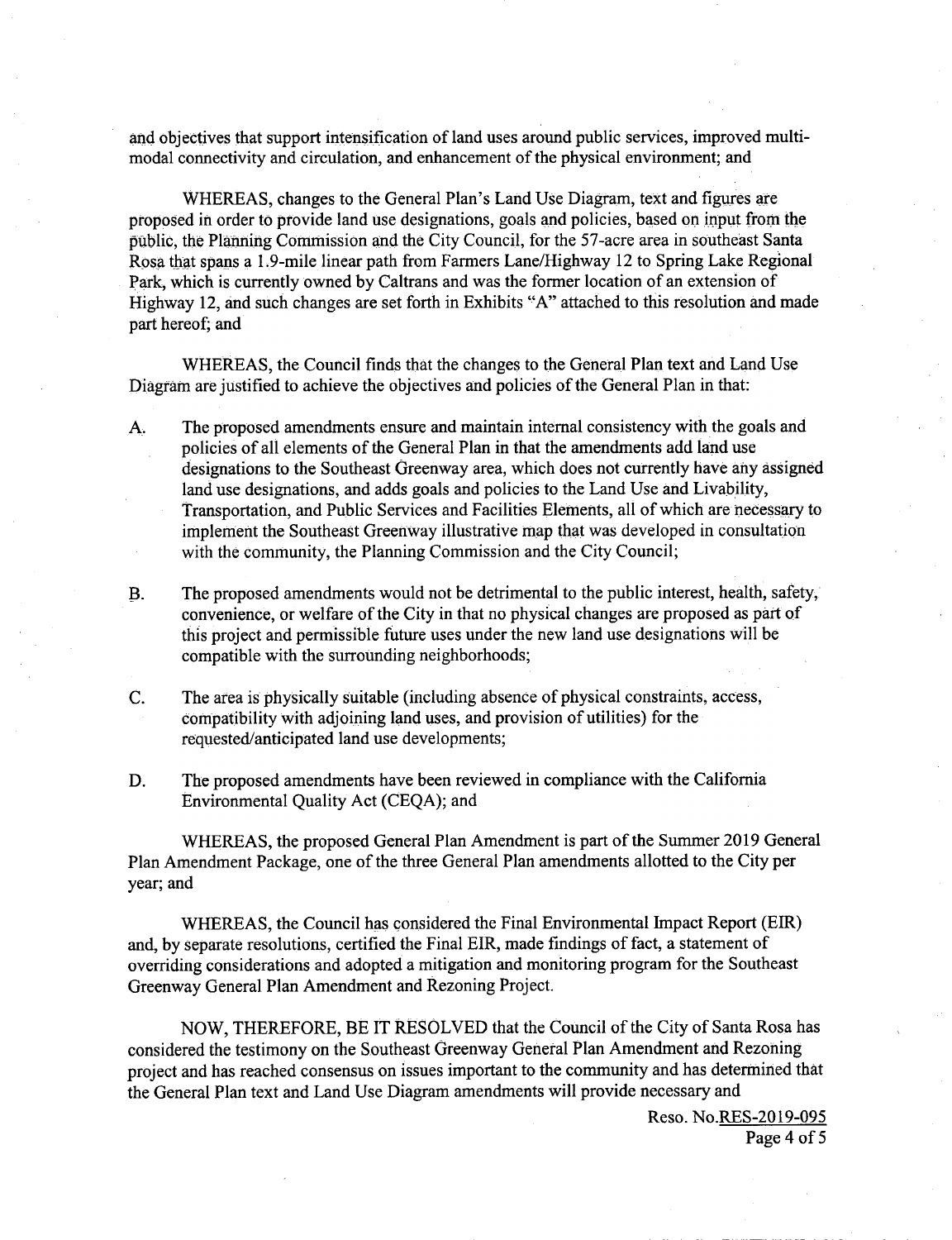appropriate policy guidance for additional park and open space amenities, increased residential densities and commercial opportunities, and improved multi-modal connectivity to support bicyclists and pedestrians.

BE IT FURTHER RESOLVED that, based on the foregoing, the Council hereby adopts the General Plan amendments in the form set forth in Exhibit "A" to this resolution.

IN COUNCIL DULY PASSED this 9th day of July, 2019.

(5) Mayor Schwedhelm, Vice Mayor Rogers, Council Members Fleming, AYES: Olivares, Tibbetts

NOES:  $(0)$ 

(1) Council Member Combs **ABSENT:** 

ABSTAIN: (1) Council Member Sawyer

Dire Meris ATTEST: Dina Manis (Jul 18, 2019) **Acting City Clerk**  APPROVED: 35 Clue 2

APPROVED AS TO FORM: Sue Gallagher

Sue Gallagher (Jul 17, 2019)

**City Attorney** 

Exhibit A - General Plan Amendments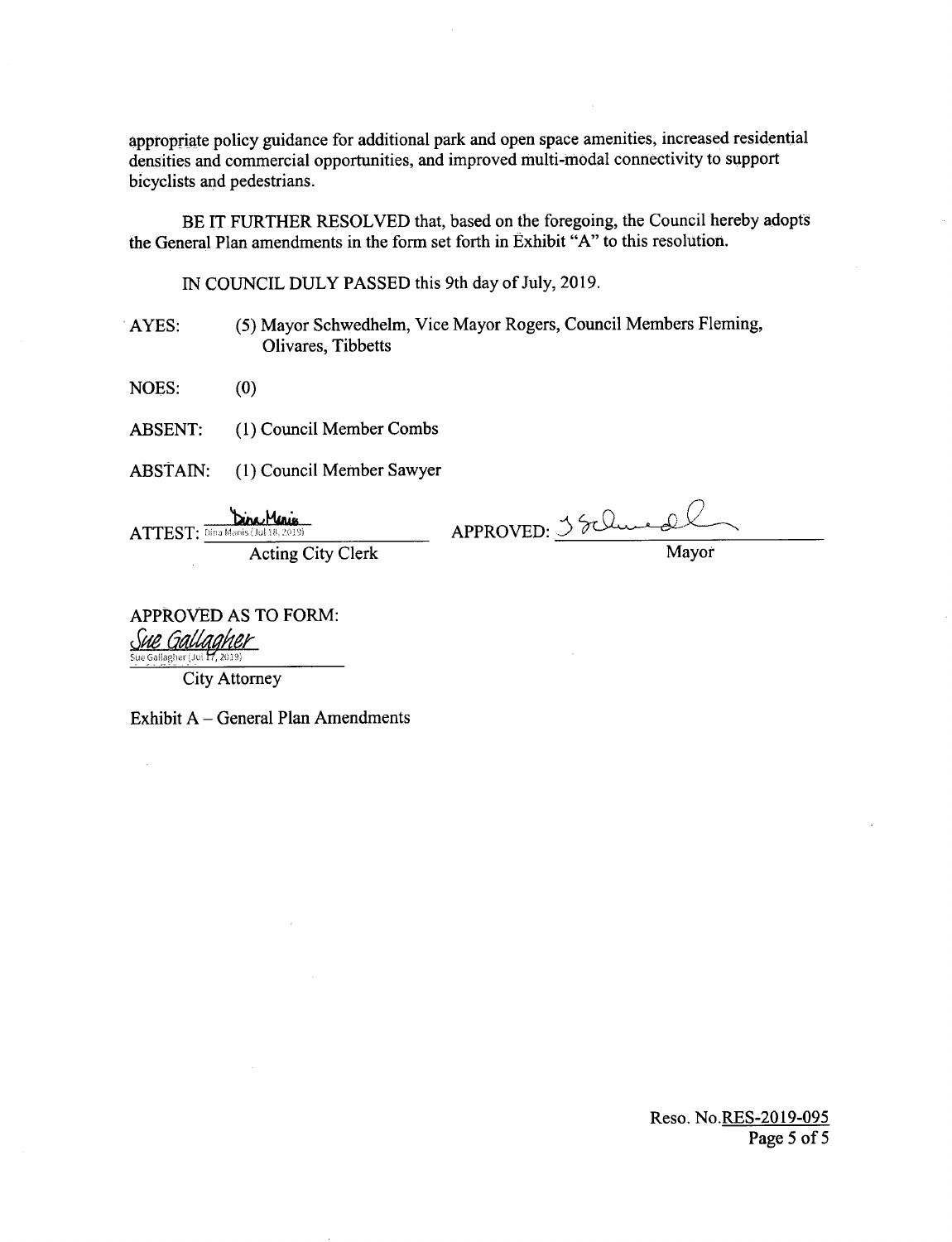### Exhibit 'A'

### GENERAL PLAN AMENDMENTS

#### LAND USE AND LIVABILITY ELEMENT

### Page 2-14:

Add the following language to Section 2-4, Land Use Classifications:

#### SOUTHEAST GREENWAY

The Southeast Greenway is a continuous linear space located in southeast Santa Rosa, between Farmers Lane to the west and Spring Lake Regional Park to the east. Th <sup>e</sup> majority of the Greenway is designated for Parks and Recreation, with smaller areas designated for Medium Density Residential and <sup>a</sup> mix of Retail and Business Services and Medium Density Residential near Farmers Lane and Yulupa Avenue. Separated bicycle and pedestrian paths are identified, linking Spring Lake Regional Park to Hoen Avenue, with a bicycle connection to Farmers Lane and beyond. Additional north -south pedestrian and bicycle connections would link the Greenway to adjacent neighborhoods. Th e envisioned land uses and circulation improvements are shown in Figure 2-3, Southeast Greenway Illustrative Map; detailed descriptions of the improvements are located in the Southeast Greenway General Plan Amendment and Rezoning Environmental Impact Report's Project Description (Chapter 3). Goals and policies related to the Southeast Greenway are included in the Goals and Policies section ofthis Land Use and Livability Element, as well as the Transportation and Public Services and Facilities Elements."

#### Page 2-15:

Add the following new Figure 2-3, Southeast Greenway Illustrative Map, to Section 2-4, Land Use Classifications: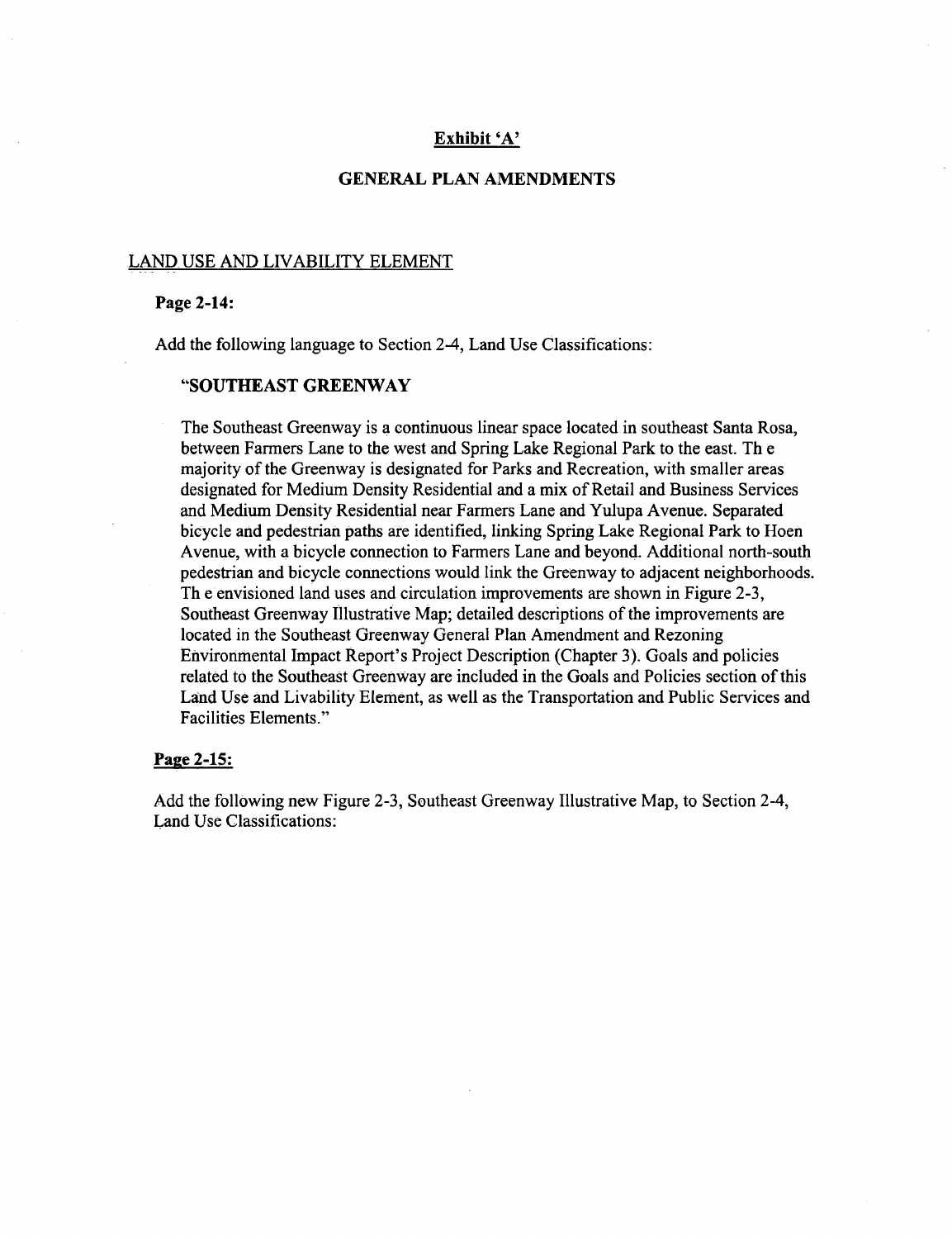

Pages  $2 - 35 - 2 - 36$ :

 $\tilde{\chi}$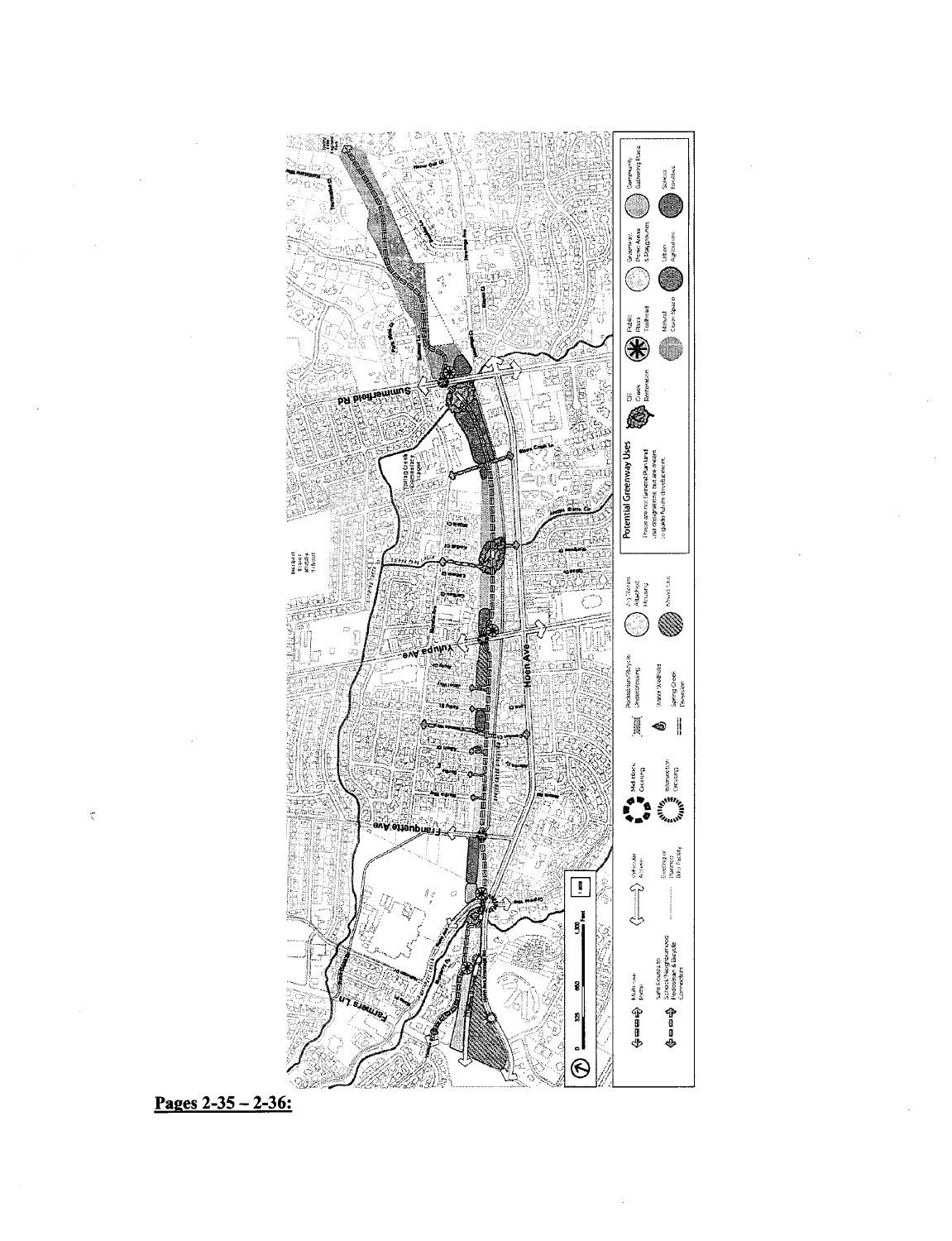Add the following Goals and Policies:

### SOUTHEAST GREENWAY

- LUL-NN Develop the Southeast Greenway sustainably to enhance and protect wetlands, wildlife habitat, groundwater and air quality.
- LUL-NN- <sup>1</sup>' Restore or enhance the areas around the three creeks that cross the Southeast Greenway: Matanzas Creek, Sierra Park Creek and Spring Creek, consistent with the Citywide Creek Master Plan.
- LUL-NN-2 Maximize open space and native plantings in the Southeast Greenway to provide a wildlife corridor to the greatest extent possible and reduce maintenance costs with the use of self-sustaining plant species.
- LUL-NN-3 Improve stormwater management to increase infiltration and groundwater recharge, reduce flood risk, and/or enhance the environment.

# LUL-OO Develop the Southeast Greenway to support a walkable, livable neighborhood, promote economic vitality, and encourage social equity.

- LUL-OO-1 Develop the site between Hoen Avenue Frontage Road and the Highway <sup>12</sup> onramp with <sup>a</sup> mix of residential and commercial development. Residential uses are required on this site and should be maximized. Lodging uses are allowed. Development of the site will require provision of pedestrian and bicycle access to the Southeast Greenway trails to the north.
- LUL-00-2 Create <sup>a</sup> Southeast Greenway gateway on the western edge of the Greenway that offers a prominently visible entrance to the open space and increases visitor awareness of the amenity.
- LUL-00-3 During the next General Plan update, consider <sup>a</sup> future planning effort for the area south of the Southeast Greenway between Franquette Avenue and Summerfield Road to identify land uses which would enable these properties to redevelop to improve the interface with the Greenway.

# LUL-PP Design uses on the Southeast Greenway to maximize the Greenway's safety, accessibility and respect for adjacent neighborhoods.

LUL- PP- <sup>1</sup> Require all new development on or abutting the Southeast Greenway to front the Greenway with windows and entries, and limit fencing height and material to ensure views from private property into the Greenway that enhance public safety.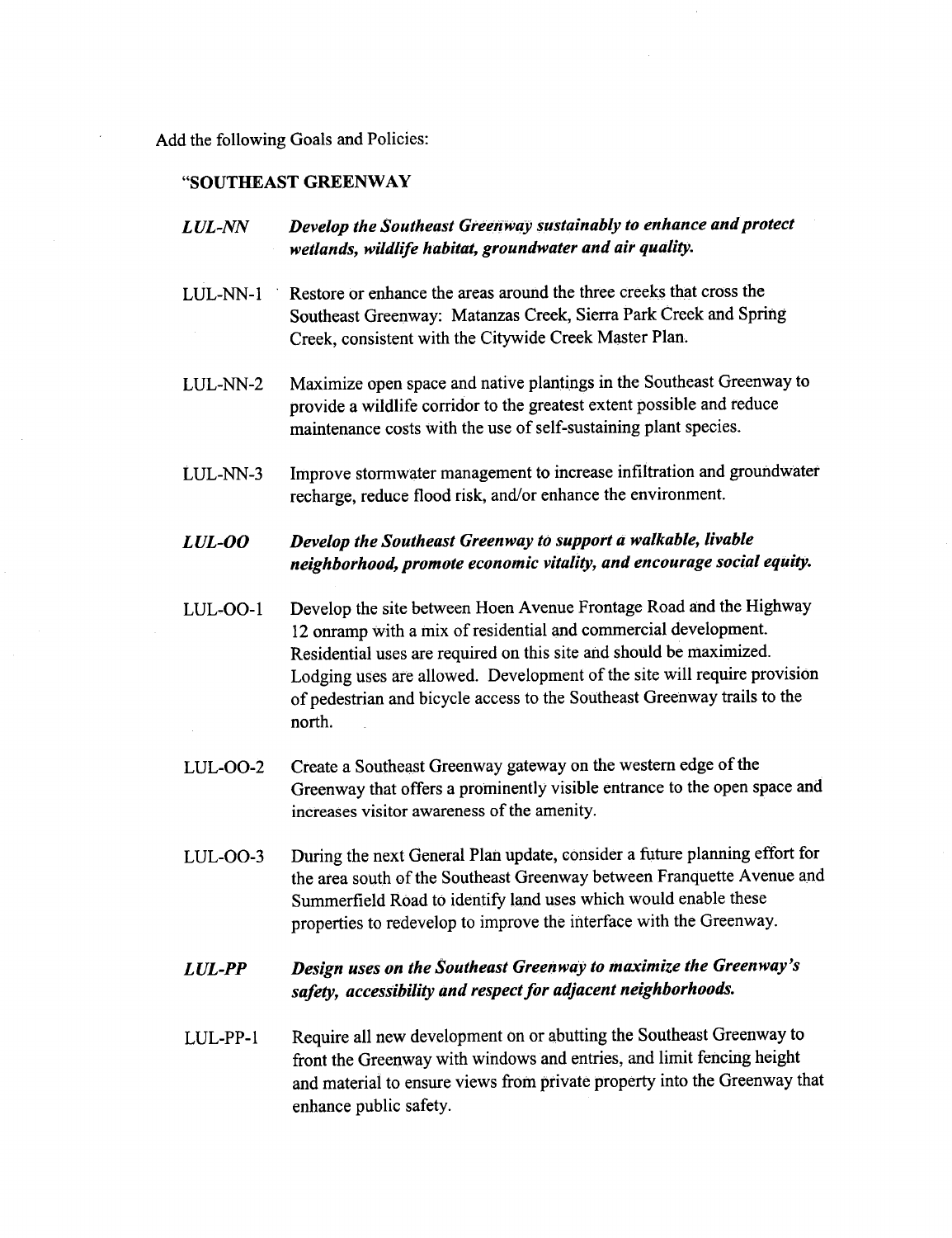- LUL-PP-2 Locate new residential uses at select locations along the Southeast Greenway where they can access existing streets and infrastructure. These new uses should be sensitively designed to consider the scale of neighboring residential areas, maintain public views of the hills, and limit shade on the Greenway's recreation areas.
- LUL-PP-3 Require design of all structures, utilities and access roads in the Southeast Greenway to maximize public safety, ease of access, attractiveness and compatibility with other uses in the Greenway and surrounding neighborhood.
- LUL-PP-4 In future design phases of the project, minimize parking impacts on surrounding neighborhoods by providing parking on the Southeast Greenway and seeking opportunities to share parking with adjacent nonresidential uses, such as Montgomery High School and Spring Lake Regional Park."

## TRANSPORTATION ELEMENT

### Page 5-25:

Add the following Goals and Policies:

## SOUTHEAST GREENWAY

- T-N Provide <sup>a</sup> continuous pedestrian, bicycle, and non -motorized transportation connection from Spring Lake Regional Park to Farmers Lane and link to downtown Santa Rosa, surrounding neighborhoods and schools, and the regional trail system.
- T-N-1 Provide separate trails for bicycle and pedestrian use, and permit them to meander to respond to topographic or other features in the Southeast Greenway. Separate bicycle and pedestrian facilities should join together to cross streets and creeks for safety and habitat protection.
- T-N-2 Provide multi-use path crossings where the Southeast Greenway intersects with Hoen Avenue, Franquette Avenue, Yulupa Avenue, and Summerfield Road to enhance the crossings for cyclists and pedestrians at these locations. These could include enhanced crosswalks, median refuges, pedestrian and bicyclist activated signals and warning signage for drivers.
- T-N-3 Identify and sign a bicycle route from the Southeast Greenway to Downtown that is direct, well-marked, and easy to navigate, while ensuring multiple connections. Consideration should be given to the following routes to determine the highest priority for improvement: Franquette to Sonoma Avenue; Hoen Avenue to Sonoma Avenue; Hoen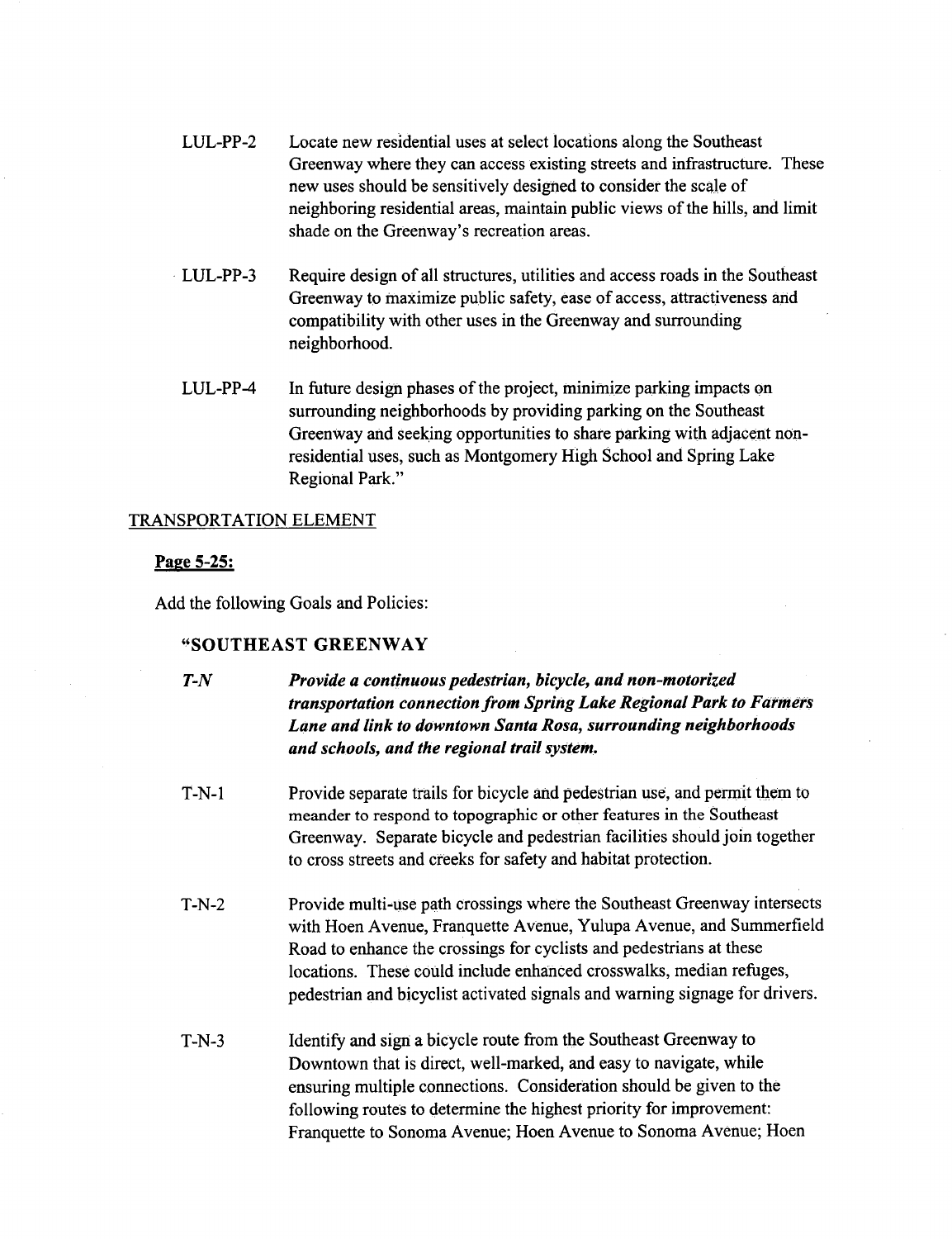Avenue to Hahman Drive to Sonoma Avenue; and Vallejo Street to E Street.

- T-N-4 Ensure additional bicycle facilities connect to the Southeast Greenway as proposed in the Bicycle and Pedestrian Master Plan.
- T-N-5 Provide for parking on the Southeast Greenway and seek shared parking opportunities in adjacent non-residential uses, such as Montgomery High School and Spring Lake Regional Park in future design phases of the project to maximize a park once experience and minimize parking in surrounding neighborhoods."

## PUBLIC SERVICES AND FACILITIES ELEMENT

### Page  $6-24 - 6-25$ :

Add the following Goals and Policies:

## SOUTHEAST GREENWAY

| PSF-J     | Provide natural open space, educational and cultural opportunities, and<br>active and passive recreation for residents and visitors.                                                                                                                                                                                                                                             |  |
|-----------|----------------------------------------------------------------------------------------------------------------------------------------------------------------------------------------------------------------------------------------------------------------------------------------------------------------------------------------------------------------------------------|--|
| $PSF-J-1$ | Coordinate with Santa Rosa City School District and Montgomery High<br>School to share educational, recreational, and parking facilities to the<br>greatest extent feasible.                                                                                                                                                                                                     |  |
| $PSF-J-2$ | Site the locations of community gardens as closely as possible to access<br>points from neighboring residential areas to encourage use and activity.                                                                                                                                                                                                                             |  |
| PSF-K     | <b>Ensure that the Southeast Greenway's natural open space is continuous</b><br>from Spring Lake Regional Park to Hoen Avenue (except in existing<br>street crossings), and is as wide as possible but not less than 125 feet in<br>width. The only exception is the "pinch point" east of Summerfield<br>Road where the right-of-way narrows to approximately 68 feet in width. |  |
| PSF-K-1   | Explore acquisition of property at the "pinch point" from property owners<br>to allow for a wider and more accessible trail in that location.                                                                                                                                                                                                                                    |  |
| PSF-L     | Accommodate public infrastructure on the site.                                                                                                                                                                                                                                                                                                                                   |  |

PSF-L-1 Allow an easement for the Sonoma Water to install a pipeline through the Southeast Greenway to help provide needed redundancy in the regional water system.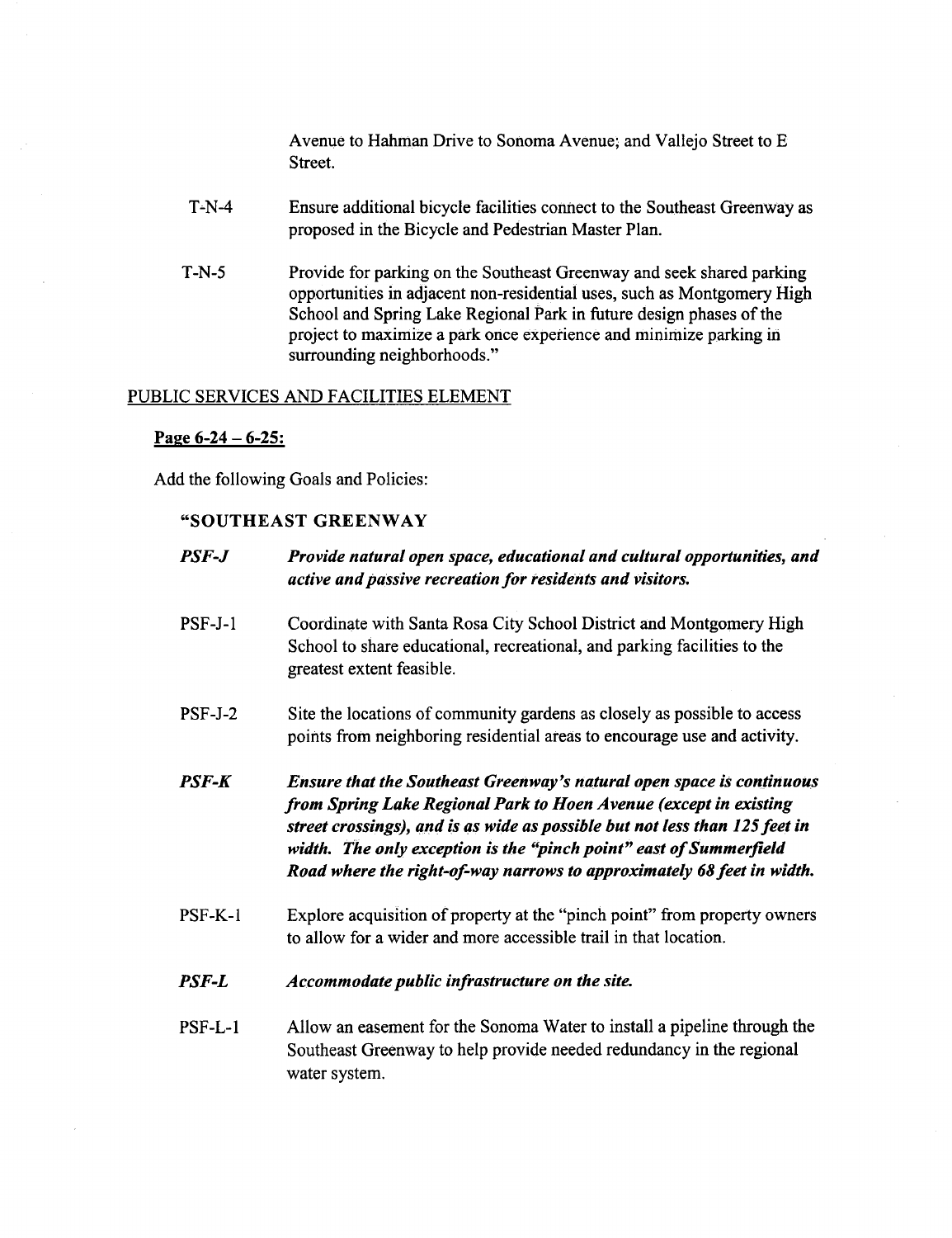- PSF-L-2 Plan around the existing City well and allow potential additional wells near Albert Drive and Wanda Way.
- PSF-L-3 Allow the existing Spring Creek Diversion, and existing and new water and sewer lines through the Southeast Greenway.
- PSF-M Plan for the Southeast Greenway's improvements collaboratively to ensure an effective Greenway that meets the needs of the City, public agencies, and the citizens of Santa Rosa.
- PSF-M-1 Coordinate the Greenway's planning, acquisition, development, maintenance, stewardship, safety, and funding by working with the community, public agencies and private partners.

## LAND USE DIAGRAM

Add land use designations on the General Plan Land Use Diagram for the area located within the boundaries of the Southeast Greenway area, a 1. 9 linear mile area between Farmers Lane/ Highway 12 and Spring Lake Regional Park, in southwest Santa Rosa, as identified below, and illustrated in the Excerpt from the General Plan Land Use Diagram map below:

| <b>Location</b>                                                                                                                                                                                                                                                    | <b>Previous</b><br><b>General Plan Land Use</b><br><b>Designation</b> | <b>New</b><br><b>General Plan Land Use</b><br><b>Designation</b>                   |
|--------------------------------------------------------------------------------------------------------------------------------------------------------------------------------------------------------------------------------------------------------------------|-----------------------------------------------------------------------|------------------------------------------------------------------------------------|
| The area between Vallejo Street and the<br>Highway 12 westbound on-ramp, from<br>Farmers Lane east to Matanzas Creek                                                                                                                                               | None                                                                  | Medium Density Residential                                                         |
| The triangular area between the Highway 12<br>westbound on-ramp and Hoen Avenue<br>Frontage Road, on the east side of Farmers<br>Lane                                                                                                                              | None                                                                  | <b>Medium Density</b><br>Residential/Retail and Business<br><b>Services</b>        |
| An approximately 129-foot wide area on the<br>north side of the Southeast Greenway, From<br>Yulupa Avenue west to Janet Way                                                                                                                                        | None                                                                  | <b>Medium Density</b><br><b>Residential/Retail and Business</b><br><b>Services</b> |
| The area between the north and south<br>boundaries of the Southeast Greenway area,<br>from Matanzas Creek east to Spring Lake<br>Regional Park, excluding the Medium Density<br>Residential/Retail and Business Services area<br>on the west side of Yulupa Avenue | None                                                                  | Parks and Recreation                                                               |